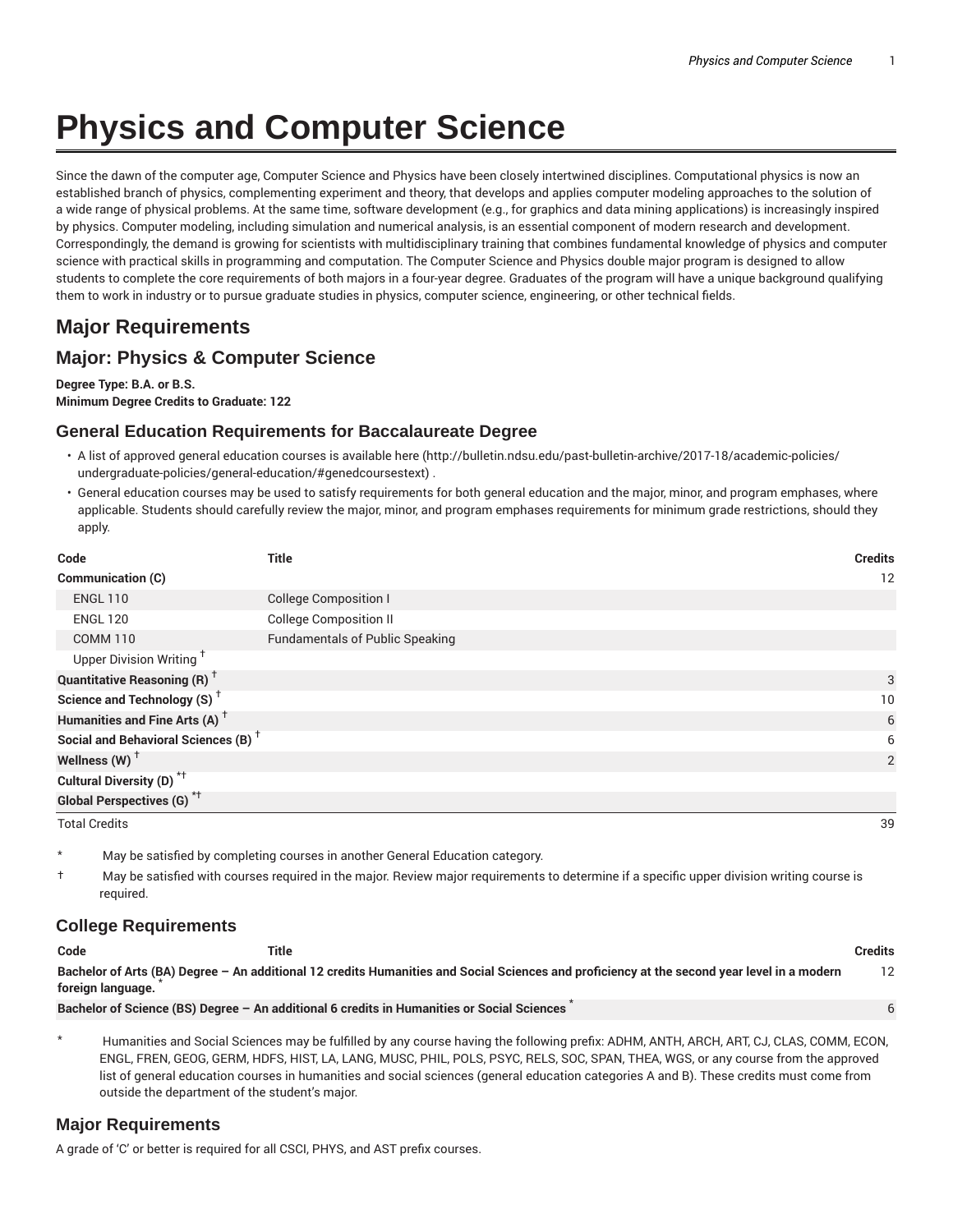| Code                                          | <b>Title</b>                                                                    | <b>Credits</b> |  |  |
|-----------------------------------------------|---------------------------------------------------------------------------------|----------------|--|--|
| <b>Computer Science Major Requirements</b>    |                                                                                 |                |  |  |
| <b>CSCI 160</b>                               | Computer Science I                                                              | 4              |  |  |
| <b>CSCI 161</b>                               | Computer Science II                                                             | 4              |  |  |
| <b>CSCI 189</b>                               | Skills for Academic Success '                                                   | $\mathbf{1}$   |  |  |
| <b>CSCI 213</b>                               | Modern Software Development                                                     | 3              |  |  |
| <b>CSCI 336</b>                               | <b>Theoretical Computer Science</b>                                             | 3              |  |  |
| <b>CSCI 366</b>                               | Database Systems                                                                | 3              |  |  |
| <b>CSCI 372</b>                               | <b>Comparative Programming Languages</b>                                        | 3              |  |  |
| <b>CSCI 374</b>                               | <b>Computer Organization and Architechure</b>                                   | 3              |  |  |
| <b>CSCI 467</b>                               | Algorithm Analysis                                                              | $\sqrt{3}$     |  |  |
| <b>CSCI 474</b>                               | <b>Operating Systems Concepts</b>                                               | 3              |  |  |
| <b>CSCI Electives</b>                         | CSCI 313 and/or any 400-level CSCI course that is not already used.             | 6              |  |  |
| <b>Physics Major Requirements:</b>            |                                                                                 |                |  |  |
| <b>PHYS 171</b>                               | Introductory Projects in Physics                                                | 1              |  |  |
| <b>PHYS 251</b>                               | University Physics I                                                            | 5              |  |  |
| & 251L                                        | and University Physics I Laboratory (May satisfy general education category S)  |                |  |  |
| <b>PHYS 251R</b>                              | University Physics I Recitation                                                 | 1              |  |  |
| <b>PHYS 252</b>                               | University Physics II                                                           | 5              |  |  |
| & 252L                                        | and University Physics II Laboratory (May satisfy general education category S) |                |  |  |
| <b>PHYS 252R</b>                              | University Physics II Recitation                                                | 1              |  |  |
| <b>PHYS 350</b>                               | <b>Modern Physics</b>                                                           | 3              |  |  |
| <b>PHYS 360</b>                               | Modern Physics II                                                               | 3              |  |  |
| <b>PHYS 361</b>                               | Electromagnetic Theory (or PHY 370: Electromagnetic Theory at MSUM)             | 3              |  |  |
| <b>PHYS 370</b>                               | Introduction to Computational Physics                                           | 3              |  |  |
| <b>PHYS 355</b>                               | Classical Mechanics (or PHY 330: Internediate Mechanics at MSUM)                | 3              |  |  |
| <b>PHYS 462</b>                               | <b>Thermal and Statistical Physics</b>                                          | 3              |  |  |
| <b>PHYS 485</b>                               | Quantum Mechanics I                                                             | 3              |  |  |
| <b>PHYS 486</b>                               | <b>Quantum Mechanics II</b>                                                     | 3              |  |  |
| Physics Electives: Select from the following: |                                                                                 | 6              |  |  |
| <b>PHYS 215</b>                               | Research For Undergraduates                                                     |                |  |  |
| <b>PHYS 411</b>                               | <b>Optics for Scientists &amp; Engineers</b>                                    |                |  |  |
| <b>PHYS 413</b>                               | Lasers for Scientists and Engineers                                             |                |  |  |
| <b>PHYS 415</b>                               | <b>Elements of Photonics</b>                                                    |                |  |  |
| <b>PHYS 463</b>                               | <b>Statistical Mechanics</b>                                                    |                |  |  |
| <b>PHYS 481</b>                               | <b>Condensed Matter Physics</b>                                                 |                |  |  |
| <b>PHYS 489</b>                               | Senior Project II (If not used to satisfy project requirement)                  |                |  |  |
| <b>MSUM AST</b>                               | Astronomy courses (300/400-level) with departmental permissionsion              |                |  |  |
| <b>Related Required Courses</b>               |                                                                                 |                |  |  |
| <b>MATH 129</b>                               | Basic Linear Algebra                                                            | 3              |  |  |
| or MATH 429                                   | Linear Algebra                                                                  |                |  |  |
| <b>MATH 165</b>                               | Calculus I (May satisfy general education category R)                           | 4              |  |  |
| <b>MATH 166</b>                               | Calculus II                                                                     | 4              |  |  |
| <b>MATH 265</b>                               | Calculus III                                                                    | 4              |  |  |
| <b>MATH 266</b>                               | Introduction to Differential Equations                                          | 3              |  |  |
| <b>MATH 270</b>                               | <b>Introduction to Abstract Mathematics</b>                                     | 3              |  |  |
| <b>CSCI 445</b>                               | Software Projects Capstone                                                      | 3              |  |  |
| or PHYS 489                                   | Senior Project II                                                               |                |  |  |
| <b>Total Credits</b>                          |                                                                                 | 103            |  |  |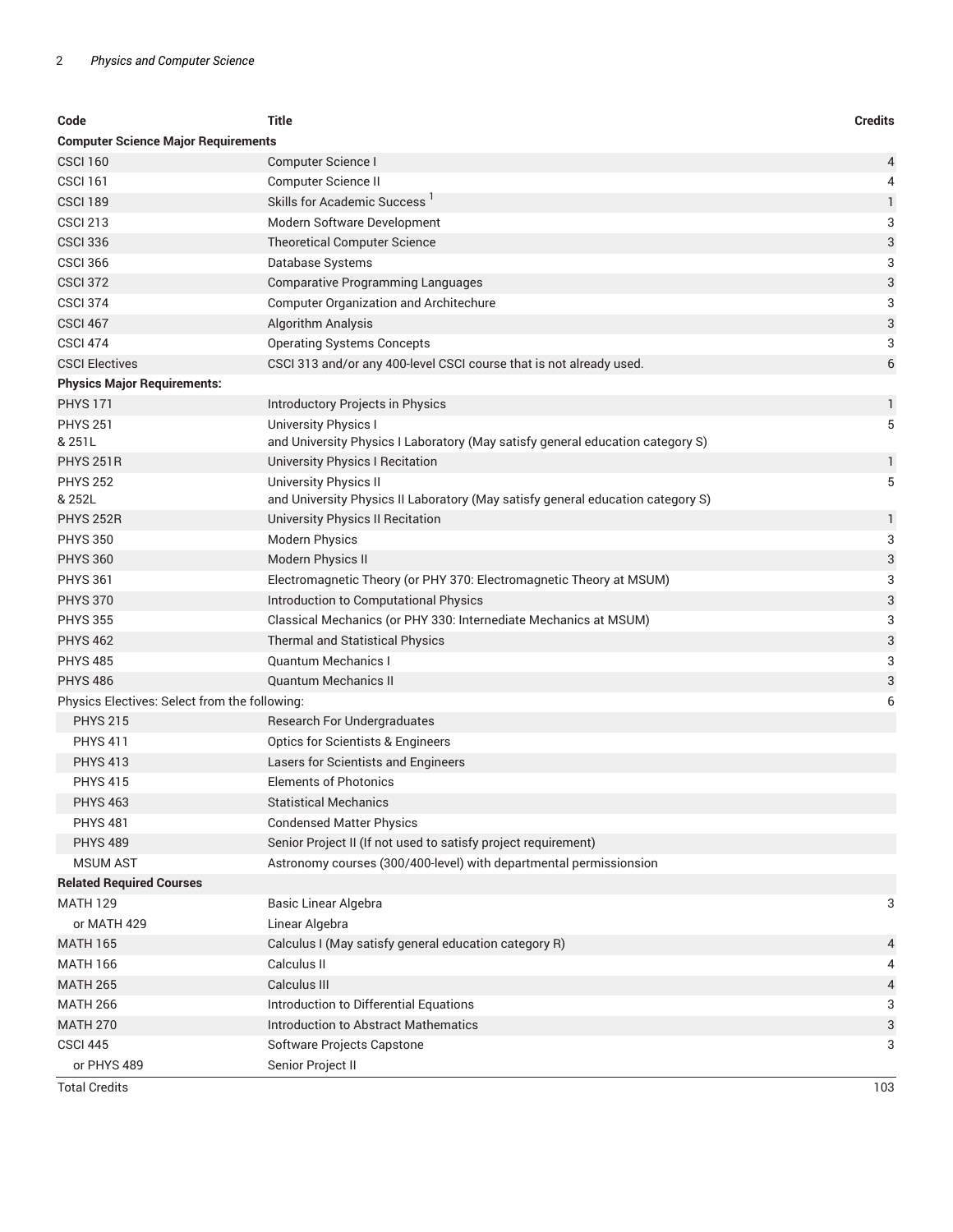1 CSCI 189 is only required for first-time, first-year students--A first-time, first-year student is defined as a student who has not yet completed a college course as a college student. Students that are not first-time, first-year students that either transfer into the university or change their major are not required to take CSCI 189.

#### **Program Notes**

• Except for courses offered only as pass/fail grading, no course may be taken Pass/Fail.

| Freshman                                                                          |                                            |                |
|-----------------------------------------------------------------------------------|--------------------------------------------|----------------|
| Fall                                                                              | <b>Credits Spring</b>                      | <b>Credits</b> |
| <b>PHYS 171</b>                                                                   | 1 PHYS 251                                 | 4              |
| <b>MATH 165</b>                                                                   | 4 PHYS 251L                                | 1              |
| <b>CSCI 160</b>                                                                   | 4 PHYS 251R                                | $\mathbf{1}$   |
| <b>CSCI 189</b>                                                                   | 1 MATH 129                                 | 3              |
| ENGL 110 <sup>credit</sup> automatically granted if<br>you earn a "C" in ENGL 120 | 4 MATH 166                                 | 4              |
| ENGL 120 <sup>can enroll in ENGL 120 if ACT</sup><br>score $> 17$                 | 3 CSCI 161                                 | 4              |
| <b>Wellness Elective</b>                                                          | $\overline{2}$                             |                |
|                                                                                   | 19                                         | 17             |
| Sophomore                                                                         |                                            |                |
| Fall                                                                              | <b>Credits Spring</b>                      | <b>Credits</b> |
| <b>PHYS 252</b>                                                                   | 4 PHYS 350                                 | 3              |
| <b>PHYS 252L</b>                                                                  | 1 MATH 266                                 | 3              |
| <b>PHYS 252R</b>                                                                  | 1 COMM 110                                 | 3              |
| <b>MATH 265</b>                                                                   | 4 CSCI 336                                 | 3              |
| <b>CSCI 213</b>                                                                   | 3 Humanities/Fine Arts Elective            | 3              |
| <b>MATH 270</b>                                                                   | 3 Social/Behavioral Science Elective       | 3              |
|                                                                                   |                                            |                |
|                                                                                   | 16                                         | 18             |
| Junior                                                                            |                                            |                |
| Fall                                                                              | <b>Credits Spring</b>                      | <b>Credits</b> |
| <b>PHYS 360</b>                                                                   | 3 PHYS 370                                 | 3              |
| <b>CSCI 366</b>                                                                   | 3 ENGL 324                                 | 3              |
| <b>PHYS 355</b>                                                                   | 3 PHYS 361                                 | 3              |
| Humanities/Fine Arts Elective                                                     | 3 CSCI 372                                 | 3              |
|                                                                                   | <b>CSCI 374</b>                            | 3              |
|                                                                                   | 12                                         | 15             |
| <b>Senior</b>                                                                     |                                            |                |
| Fall                                                                              | <b>Credits Spring</b>                      | <b>Credits</b> |
| <b>PHYS 361</b>                                                                   | 3 PHYS 489                                 | 2              |
| <b>PHYS 462</b>                                                                   | 3 CSCI 467                                 | 3              |
| <b>Physics Elective</b>                                                           | 3 PHYS 486                                 | 3              |
| <b>CSCI 474</b>                                                                   | 3 CSCI 313                                 | 3              |
| CSCI 4XX Computer Science<br>Elective                                             | 3 or CSCI 4XX Computer Science<br>Elective |                |
| Social/Behavioral Science Elective                                                | 3 Humanities/Fine Arts Elective            | $\sqrt{3}$     |